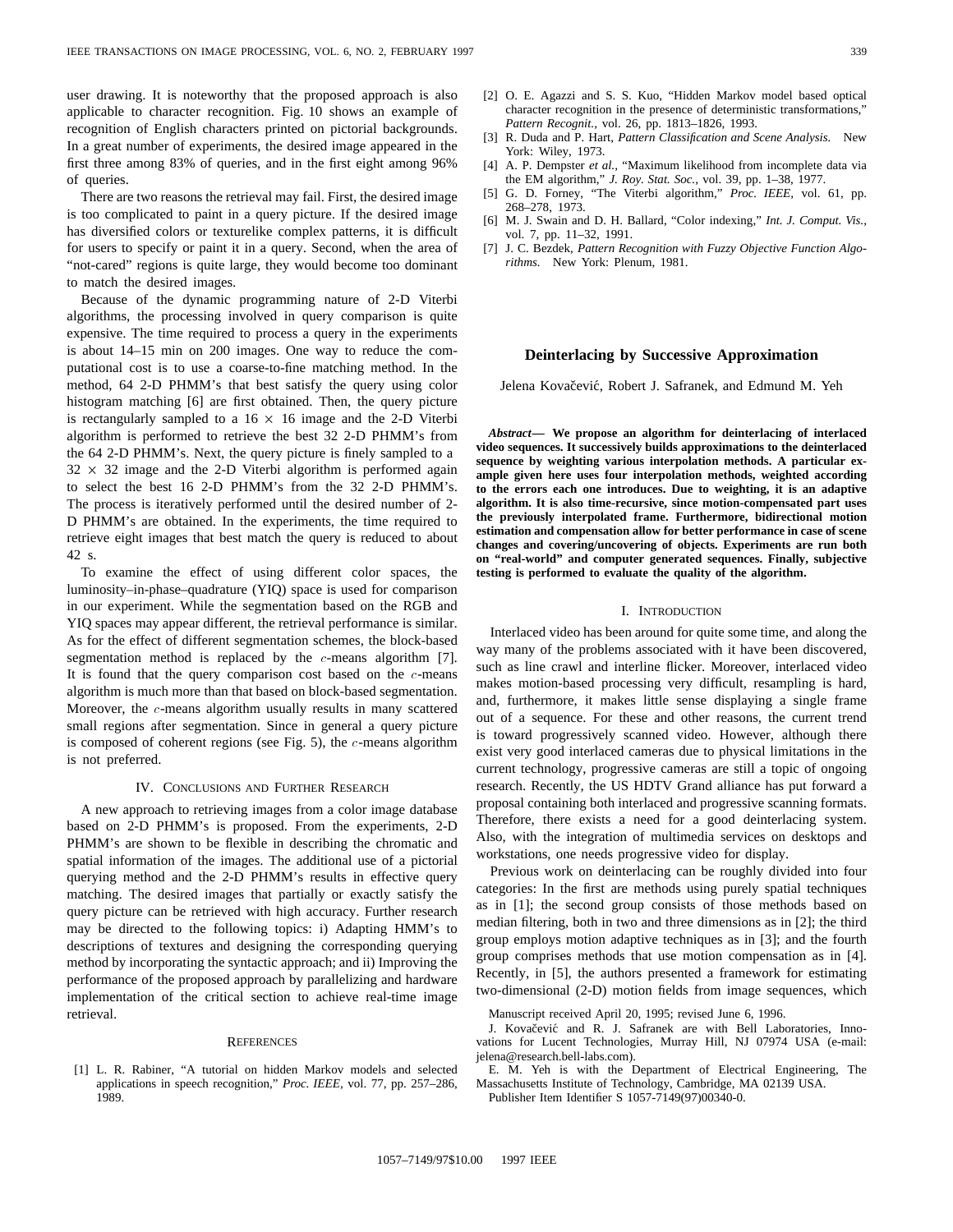is general, and incorporates object acceleration, nonlinear motion trajectories and occlusion effects. Computed motion fields are then applied to various tasks in image sequence processing, one of which is deinterlacing [6]. Our algorithm could be seen as a generalization of what Nguyen and Dubois did in [6].

The idea behind the algorithm is to successively refine our deinterlaced frame by first employing interpolation methods that use only existing pixels. These methods are weighted to produce the first approximation to our deinterlaced frame. At each subsequent stage, we employ interpolation methods that need higher and higher degrees of accuracy of interpolation. We weight each new method with the already existing ones to produce a further approximation to the deinterlaced frame. Typically, the final interpolation method to be used is based on motion compensation, since it needs to be very accurate in order to produce good results. A specific instance of what we just described is based on the spatiotemporal interpolation algorithm of [6]. Experiments are run both on "real-world" and computer-generated sequences.

# II. DEINTERLACING ALGORITHM

Let us start with a general formulation of the problem as given in [5]. The idea is to estimate 2-D motion fields from a sequence and then perform interpolation along the estimated motion trajectory. We want to interpolate the missing lines. Thus, let us try to predict the value of the pixel at position  $(h, v, t)$ , where  $h, v, t$  stand for horizontal, vertical and time dimensions, respectively. In what follows  $I(h, v, t)$  will denote the intensity of the pixel at location  $(h, v, t)$ , where the pixel is taken from the original field. Since at a given time t, we have some input image samples (unlike when no samples are available, as in field rate standards conversion), it makes sense to combine spatial with temporal interpolation as follows:

$$
I^*(h, v, t) = \xi I_T^*(h, v, t) + (1 - \xi)I_S^*(h, v, t).
$$

Here,  $I_{\mathcal{S}}^*$  refers to the result of spatial interpolation, while  $I_{\mathcal{I}}^*$  refers to motion-compensated temporal interpolation, along the estimated motion trajectory. In what follows,  $I_S^k$  and  $I_T^*$  are split even further;  $I_S^*$  will consist of vertical and orientational interpolation, while  $I_T^*$ will comprise purely linear temporal as well as motion-compensated interpolation.

The idea behind the algorithm is to successively refine our deinterlaced frame by first employing interpolation methods  $I_{m,i}$ ,  $i =$  $1, \dots, M$  that use only existing pixels. These methods are weighted to produce the first approximation to our deinterlaced frame as

$$
I_1=\sum_{i=1}^M k_i I_{m,i}.
$$

At each subsequent stage  $j = 2, \dots$ , we employ interpolation methods  $I_{m,M-1+j}$  that need higher and higher degrees of accuracy of interpolation and which, as input, have the previous approximations. We weight each new method with the already existing ones to produce a further approximation to the deinterlaced frame as

$$
I_j=\sum_{i=1}^{M+j-1}k_{i_j}I_{m,i}.
$$

Typically, the final interpolation method to be used is based on motion compensation, since it needs to be very accurate in order to produce good results. A specific instance of what we just described is based on the spatiotemporal interpolation algorithm of Nguyen and Dubois [6]. We use their four interpolation methods in an embedded way, as will be shown next.



Fig. 1. Structure of the algorithm. The figure shows how the sequence is built up through successively approximating the values to be interpolated. The first approximation is obtained by weighting vertical and temporal blocks, and is subsequently used to obtain the orientational block. Then vertical, temporal and orientational methods are weighted to obtain the second approximation used for motion compensation. The final step is to weight all four methods producing the final deinterlaced sequence.

*1) First Level of Approximation:* We will start by using two methods employed in [6] that need only existing pixels, that is, vertical interpolation  $I_v$  and temporal interpolation  $I_t$ . For vertical interpolation we say that the intensity at location  $(h, v, t)$  is

$$
I_v(h, v, t) = \frac{1}{2}(I(h, v - 1, t) + I(h, v + 1, t)).
$$

Since we will need it later, we compute here the neighborhood difference of vertical interpolation

$$
D_v = \sum_{i=h-2}^{h+2} |I(i, v-1, t) - I(i, v+1, t)|.
$$
 (1)

On the other hand, temporally interpolated values are obtained as follows:

$$
I_t(h, v, t) = \frac{1}{2}(I(h, v, t-1) + I(h, v, t+1)).
$$

We now introduce the weighting of these two methods.  $I_1$  will denote the interpolated value at location  $(h, v, t)$ , using vertical and temporal interpolation and represents the first approximation to the deinterlaced frame. Thus

$$
I_1(h, v, t) = \hat{k}_v I_v(h, v, t) + \hat{k}_t I_t(h, v, t)
$$

where the weighting factors are computed from the neighborhood difference  $D_v$  given in (1) and neighborhood difference  $D_t$  as<sup>1</sup>

$$
D_t = \sum_{i=h-2}^{h+2} |I(i, v, t-1) - I(i, v, t+1)|
$$
  
\n
$$
\hat{k}_v = \frac{D_t}{D_v + D_t}
$$
  
\n
$$
\hat{k}_t = \frac{D_v}{D_v + D_t}.
$$

<sup>1</sup>Note that here  $\hat{k}_v$  and  $\hat{k}_t$  correspond to  $k_1$  and  $k_2$ , while  $I_v$  and  $I_t$ correspond to  $I_{m,1}$  and  $I_{m,2}$ .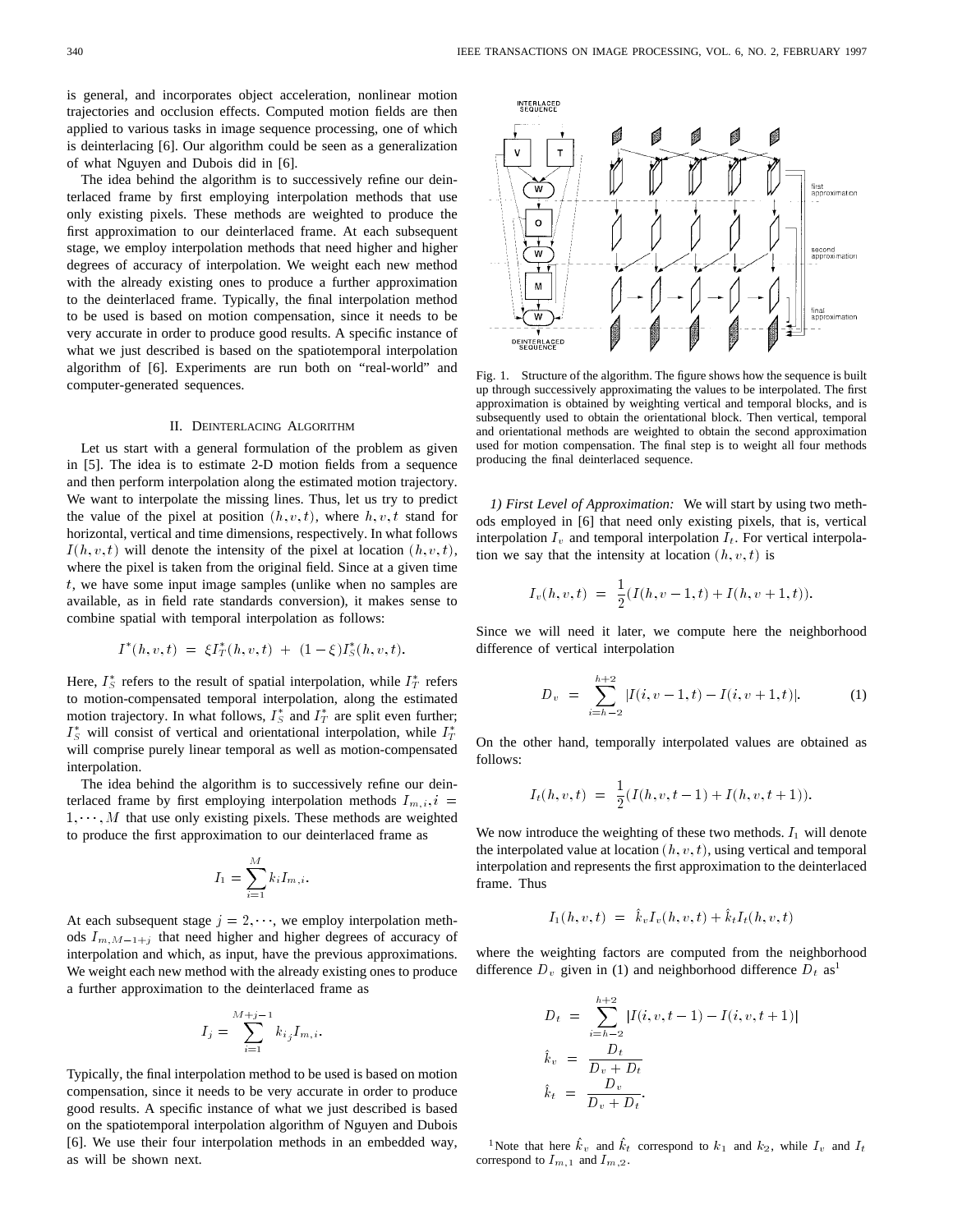

(a)



(b)



Fig. 2. A frame from each of the sequences used in the experiments. (a) Megacycles. (b) Fish. (c) Raft.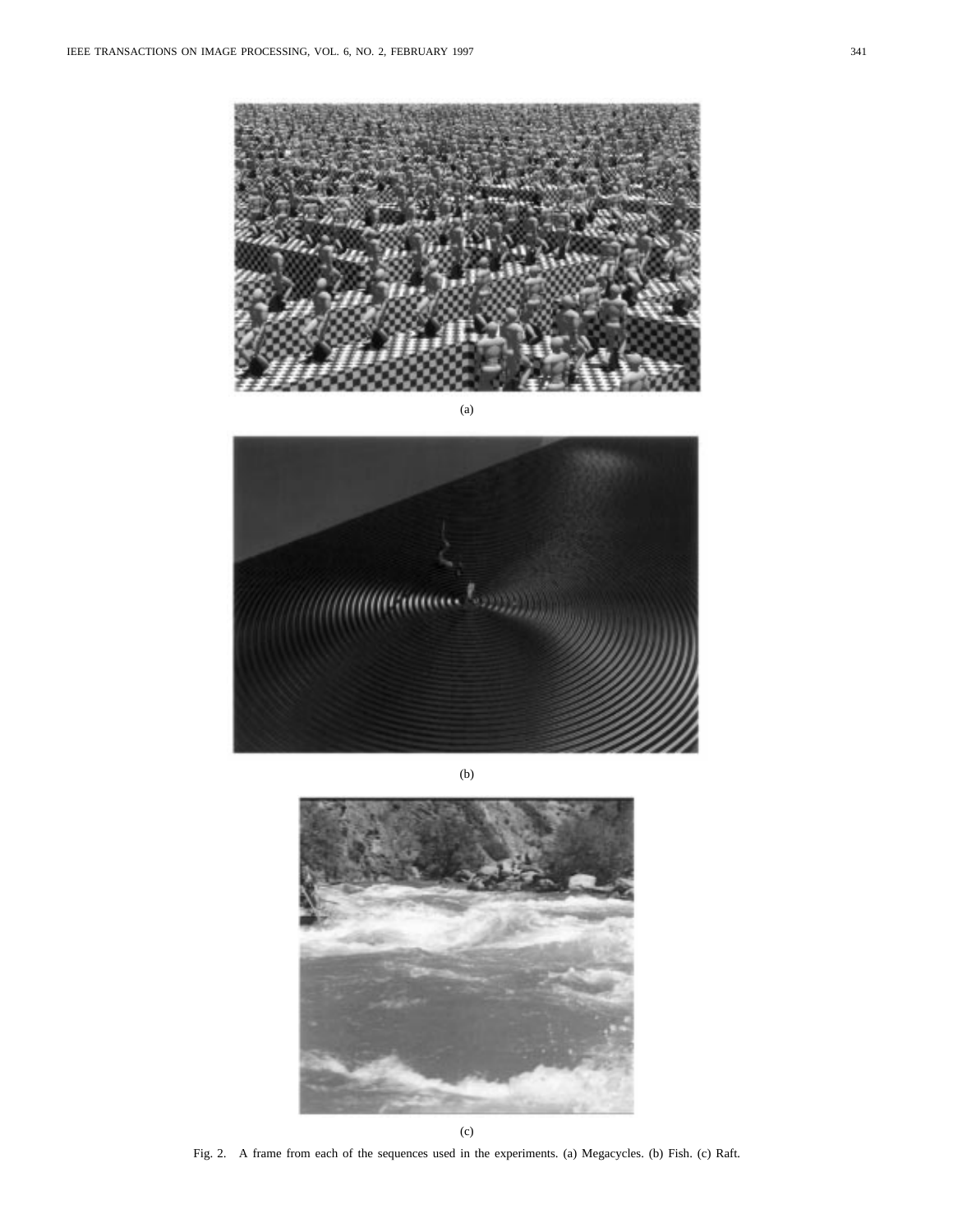TABLE I RESULTS OF THE SUBJECTIVE TEST: COMPARISON BETWEEN THIS ALGORITHM (US) AND THE REFERENCE ONE (HD). ND STANDS FOR "NO DIFFERENCE," WHILE CD STANDS FOR "CANNOT DECIDE." FIRST COLUMN UNDER EACH SEQUENCE NAME REPRESENTS THE NUMBER OF PEOPLE WHO CHOSE THAT OPTION; SECOND COLUMN IS THE RELATIVE SCORE

| Us vs. Hd | mega |       | fish |       | raft |  |
|-----------|------|-------|------|-------|------|--|
|           |      | 23/30 |      | 14/30 |      |  |
| Нd        |      |       |      |       |      |  |
| ND.       |      |       |      |       |      |  |
|           |      |       |      |       |      |  |

### TABLE II

RESULTS OF THE SUBJECTIVE TEST: COMPARISON BETWEEN THIS ALGORITHM (US) AND THE ORIGINAL (OR). ND STANDS FOR "NO DIFFERENCE," WHILE CD STANDS FOR "CANNOT DECIDE." FIRST COLUMN UNDER EACH SEQUENCE NAME REPRESENTS THE NUMBER OF PEOPLE WHO CHOSE THAT OPTION; SECOND COLUMN IS THE RELATIVE SCORE

| Us vs. Or | mega |       |     | fish    | raft |       |
|-----------|------|-------|-----|---------|------|-------|
| Us        |      | 1/30  | 1.5 | 2.5/30  |      |       |
| Ог        |      | 15/30 | 7.5 | 16.5/30 | 9    | 15/30 |
| ND.       | ٠    |       |     |         |      |       |
|           |      |       |     |         |      |       |

*2) Second Level of Approximation:* We now try to build the second level of approximation by adding another method from [6], that is, orientational interpolation. It estimates the local edge orientation according to [7], the result of which is the angle  $\beta_{(h,v)}$ . It is obtained by using steerable filters, which can have any orientation and are synthesized as a linear combination of certain basis filters. Here, as in [7], we use the second derivative of the Gaussian filter as the basis function at  $G^{0^{\circ}}$ , and select another two basis filters  $G^{60^{\circ}}$ ,  $G^{120^{\circ}}$ . To synthesize phase, a filter approximating the Hilbert transform is used [7] together with another three basis filters. To estimate the edge orientation, we use the field already deinterlaced using the above two methods (vertical and temporal); that is, the first approximation  $I_1$ . Therefore

$$
I_o(h, v, t) = \frac{1}{2}(I_1(h - \delta_h, v - 1, t) + I_1(h + \delta_h, v + 1, t))
$$

where  $\delta_h = 0.5/\tan(\beta_{(h,v)})$  (for the luminance channel). The neighborhood difference of orientational interpolation is

$$
D_o = \sum_{i=h-2}^{h+2} |I_1(i - \delta_h, v - 1, t) - I_1(i + \delta_h, v + 1, t)|.
$$

Then, the interpolated value obtained using these three methods  $I_2$ , that is, the second approximation to the deinterlaced frame, is obtained as<sup>2</sup>

$$
I_2(h, v, t) = \tilde{k}_v I_v(h, v, t) + \tilde{k}_t I_t(h, v, t) + \tilde{k}_o I_o(h, v, t)
$$

with

$$
\tilde{k}_v = \frac{D_t D_o}{D_v D_t + D_v D_o + D_t D_o}
$$
\n
$$
\tilde{k}_t = \frac{D_v D_o}{D_v D_t + D_v D_o + D_t D_o}
$$
\n
$$
\tilde{k}_o = \frac{D_v D_t}{D_v D_t + D_v D_o + D_t D_o}.
$$

<sup>2</sup>Note that here  $\bar{k}_v$ ,  $\bar{k}_t$  and  $\bar{k}_o$  correspond to  $k_{12}$ ,  $k_{22}$ , and  $k_{32}$ , respectively, while  $I_o$  corresponds to  $I_{m,3}$ .

TABLE III

RESULTS OF THE SUBJECTIVE TEST: COMPARISON BETWEEN THE REFERENCE ALGORITHM (HD) AND THE ORIGINAL (OR). ND STANDS FOR "NO DIFFERENCE," WHILE CD STANDS FOR "CANNOT DECIDE." FIRST COLUMN UNDER EACH SEQUENCE NAME REPRESENTS THE NUMBER OF PEOPLE WHO CHOSE THAT OPTION; SECOND COLUMN IS THE RELATIVE SCORE

| Hd vs. Or | mega |       | fish |         | raft |  |
|-----------|------|-------|------|---------|------|--|
| Ħd        |      |       | 0.5  | 0.5/30  |      |  |
|           |      | 26/30 | 9.5  | 22.5/30 | -9   |  |
| ND.       |      |       |      |         |      |  |
|           |      |       |      |         |      |  |

*3) Final Approximation:* To build our final version of the deinterlaced frame, we add another method from [6]: motion compensation. Here, we first estimate motion and then interpolate along the direction of motion. Motion estimation is performed by block matching in a given search window. Since we need very accurate estimates, we will tend toward smaller blocks and large search areas. If the estimates are not accurate enough, the algorithm will not give adequate weight to the motion compensation part. We will interpolate bidirectionally; that is, we will use both forward and backward motion estimation. Also, the interpolation is performed recursively [8], since backward interpolation will use a frame that has already been deinterlaced using all four methods, that is, the final approximation, denoted by  $I_3$ . On the other hand, forward interpolation will use a frame that has been deinterlaced using only the first three methods; that is, the second approximation  $I_2$ . Therefore

$$
I_m(h, v, t) = k_b I_3(h - d_{h_b}, v - d_{v_b}, t - 1)
$$
  
+  $k_f I_2(h - d_{h_f}, v - d_{v_f}, t + 1)$ 

where  $(d_{h_b}, d_{v_b})$  and  $(d_{h_f}, d_{v_f})$  are the backward and forward displacement vectors, respectively. The neighborhood differences of motion-compensated interpolation are

$$
D_{m_b} = \sum_{i=h-2}^{h+2} |I_2(i, v, t) - I_3(i - d_{h_b}, v - d_{v_b}, t - 1)| \qquad (2)
$$

$$
D_{m_f} = \sum_{i=h-2}^{h+2} |I_2(i, v, t) - I_2(i - d_{h_f}, v - d_{v_f}, t + 1)| \quad (3)
$$

$$
D_m = D_{m_b} + D_{m_f} \tag{4}
$$

and the weighting factors are given by

$$
k_b = \frac{D_{m_f}}{D_{m_b} + D_{m_f}}
$$
  

$$
k_f = \frac{D_{m_b}}{D_{m_b} + D_{m_f}}
$$

The final interpolated value obtained using all four methods is obtained  $as<sup>3</sup>$ 

$$
I_3(h, v, t) = k_v I_v(h, v, t) + k_t I_t(h, v, t) + k_o I_o(h, v, t) + k_m I_m(h, v, t)
$$

with the weighting factors as

$$
k_x = \frac{D_v D_t D_o D_m}{D_x (D_v D_t D_o + D_v D_t D_m + D_v D_o D_m + D_t D_o D_m)}
$$

:

The final structure of the algorithm is given in Fig. 1.

<sup>3</sup>Note that here  $k_v$ ,  $k_t$ ,  $k_o$  and  $k_m$  correspond to  $k_{13}$ ,  $k_{23}$ ,  $k_{33}$  and  $k_{43}$ respectively, while  $I_m$  corresponds to  $I_{m,4}$ .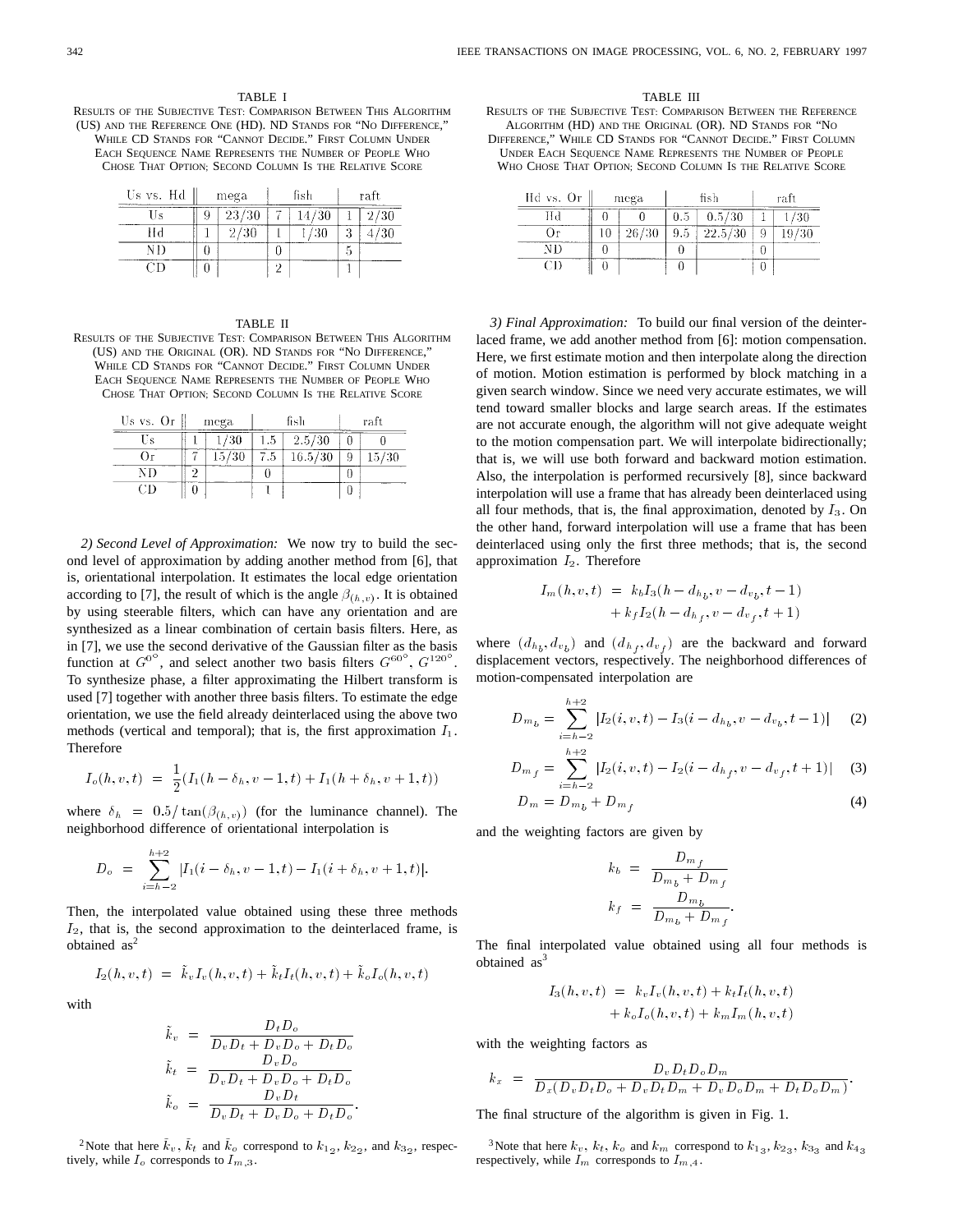

(a)



(b)

Fig. 3. Comparison of (a) *Us* versus (b) *Hd* for the Megacycles sequence. (a) shows much better rendition of the spatial details while (b) suffers from various artifacts (most notably the displaced lines, which give it an "interlaced" look).

# III. EXPERIMENTAL RESULTS

We ran our experiments on two computer-generated sequences, Megacycles and Fish, and one "real-world" sequence, Raft. The first two are interlaced sequences with field size  $720 \times 243$ , while the last one has the field size of  $512 \times 240$ . The sequence source material was progressive and we generated the interlaced versions. These original progressive sequences will be used as a reference point to which we will compare our algorithm. This algorithm arose as we were trying to improve on the one in [6]. We first found that using orientational interpolation as the second level of approximation produced better results than if we just weighted vertical, temporal, and orientational interpolation as in [6]. The final level of approximation, that is, adding motion compensation, did not actually help much, either when we tried the algorithm from [6] or our algorithm. Our hope is that future

work might help find better ways of using motion compensation. For these reasons, since we obviously fared better than the algorithm in [6], for comparison purposes we will use the algorithm provided to us by the AT&T HDTV group, which is based on the commercially available deinterlacer by Faroudja and Bialo [9]. This algorithm can be classified as spatiotemporal as well, and will thus be a good reference point.

Fig. 2 shows a frame from each of the three sequences used in the experiments. The Megacycles sequence depicts "robots" moving along checkerboard paths. The Fish sequence depicts a fish on a concentric circle template zooming in, while the Raft sequence shows people on a raft in turbulent waters, and the shore with rocks and trees in the background. The results shown here were obtained using a block size of 8 and a window (search) size of 8 in the motion compensation part. Preliminary experiments show that whenever